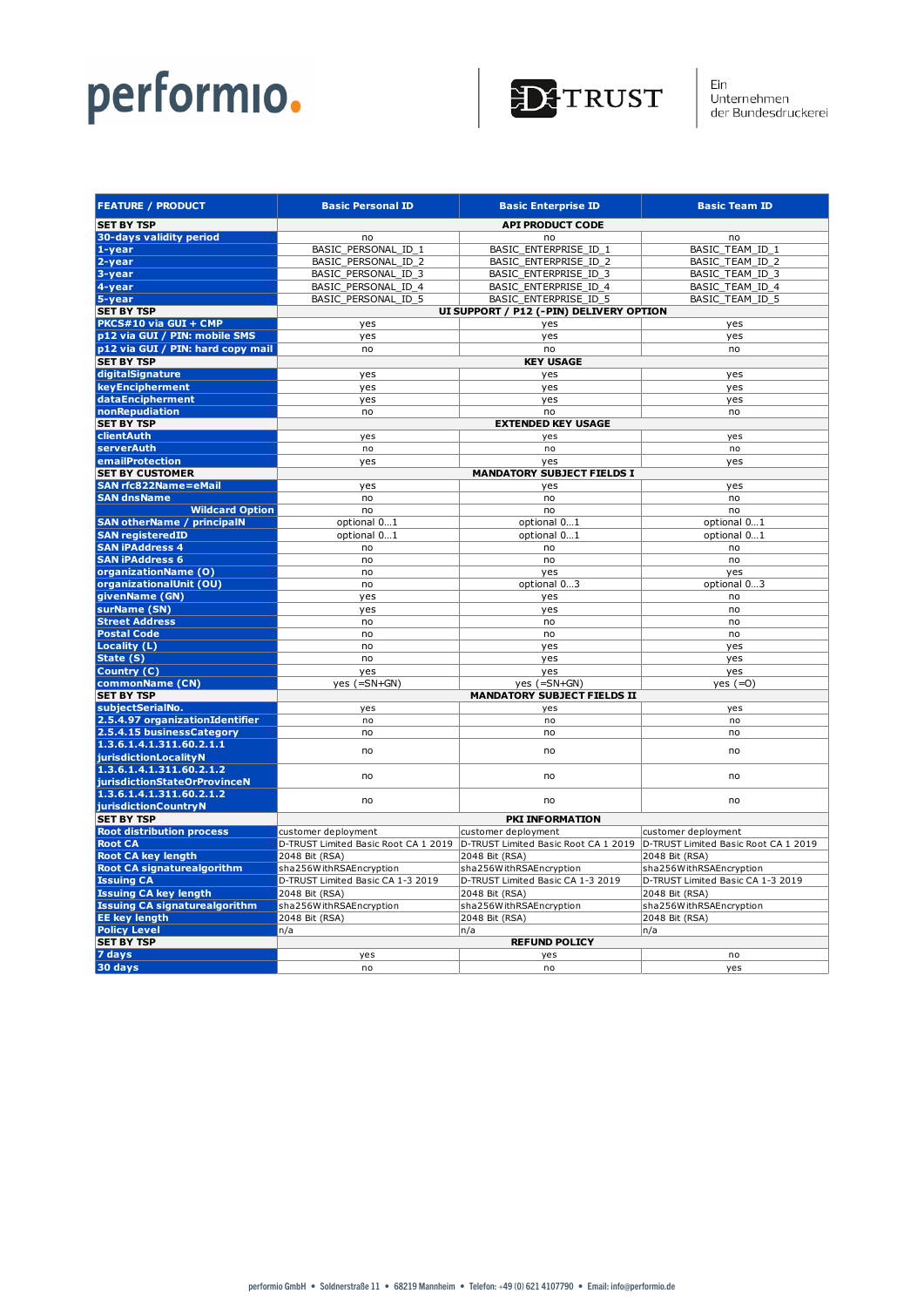

Ein<br>Unternehmen<br>der Bundesdruckerei

| <b>FEATURE / PRODUCT</b>                          | <b>Basic Enterprise SIG ID</b>       | <b>Basic Enterprise AUT ID</b>          | <b>Basic Enterprise ENC ID</b>       |
|---------------------------------------------------|--------------------------------------|-----------------------------------------|--------------------------------------|
| <b>SET BY TSP</b>                                 |                                      | <b>API PRODUCT CODE</b>                 |                                      |
| 30-days validity period                           | no                                   | no                                      | no                                   |
| $1 - year$                                        | BASIC_ENTERPRISE_SIG_ID_1            | BASIC_ENTERPRISE_AUT_ID_1               | BASIC_ENTERPRISE_ENC_ID_1            |
| 2-year                                            | BASIC_ENTERPRISE_SIG_ID_2            | BASIC_ENTERPRISE_AUT_ID_2               | BASIC_ENTERPRISE_ENC_ID_2            |
| 3-year                                            | BASIC_ENTERPRISE_SIG_ID_3            | BASIC_ENTERPRISE_AUT_ID_3               | BASIC_ENTERPRISE_ENC_ID_3            |
| 4-year                                            | BASIC ENTERPRISE SIG ID 4            | BASIC ENTERPRISE AUT ID 4               | BASIC ENTERPRISE ENC ID 4            |
| 5-year                                            | BASIC_ENTERPRISE_SIG_ID_5            | BASIC_ENTERPRISE_AUT_ID_5               | BASIC_ENTERPRISE_ENC_ID_5            |
| <b>SET BY TSP</b>                                 |                                      | UI SUPPORT / P12 (-PIN) DELIVERY OPTION |                                      |
| PKCS#10 via GUI + CMP                             | yes                                  | yes                                     | yes                                  |
| p12 via GUI / PIN: mobile SMS                     | yes                                  | yes                                     | yes                                  |
| p12 via GUI / PIN: hard copy mail                 | no                                   | no                                      | no                                   |
| <b>SET BY TSP</b>                                 |                                      | <b>KEY USAGE</b>                        |                                      |
| digitalSignature                                  | yes                                  | yes                                     | no                                   |
| keyEncipherment                                   | no                                   | no                                      | yes                                  |
| dataEncipherment                                  | no                                   | no                                      | yes                                  |
| nonRepudiation                                    | no                                   | no                                      | no                                   |
| <b>SET BY TSP</b>                                 |                                      | <b>EXTENDED KEY USAGE</b>               |                                      |
| clientAuth                                        | yes                                  | yes                                     | no                                   |
| serverAuth                                        | no                                   | no                                      | no                                   |
| emailProtection                                   | yes                                  | no                                      | yes                                  |
| <b>SET BY CUSTOMER</b>                            |                                      | <b>MANDATORY SUBJECT FIELDS I</b>       |                                      |
| <b>SAN rfc822Name=eMail</b>                       | yes                                  | yes                                     | yes                                  |
| <b>SAN dnsName</b>                                | no                                   | no                                      | no                                   |
| <b>Wildcard Option</b>                            | no                                   | no                                      | no                                   |
| <b>SAN otherName / principalN</b>                 | optional 01                          | optional 01                             | optional 01                          |
| <b>SAN registeredID</b><br><b>SAN iPAddress 4</b> | optional 01                          | optional 01                             | optional 01                          |
| <b>SAN iPAddress 6</b>                            | no                                   | no                                      | no                                   |
| organizationName (O)                              | no<br>yes                            | no<br>yes                               | no                                   |
| organizationalUnit (OU)                           | optional 03                          | optional 03                             | yes<br>optional 03                   |
| givenName (GN)                                    | yes                                  | yes                                     | yes                                  |
| surName (SN)                                      | yes                                  | yes                                     | yes                                  |
| <b>Street Address</b>                             | no                                   | no                                      | no                                   |
| <b>Postal Code</b>                                | no                                   | no                                      | no                                   |
| Locality (L)                                      | yes                                  | yes                                     | yes                                  |
| State $(5)$                                       | yes                                  | yes                                     | yes                                  |
| Country (C)                                       | yes                                  | yes                                     | yes                                  |
| commonName (CN)                                   | yes $(=\text{SN}+\text{GN})$         | yes $(=\text{SN}+\text{GN})$            | yes $(=\text{SN}+\text{GN})$         |
| <b>SET BY TSP</b>                                 |                                      | <b>MANDATORY SUBJECT FIELDS II</b>      |                                      |
| subjectSerialNo.                                  | yes                                  | yes                                     | yes                                  |
| 2.5.4.97 organizationIdentifier                   | no                                   | yes                                     | yes                                  |
| 2.5.4.15 businessCategory                         | no                                   | no                                      | no                                   |
| 1.3.6.1.4.1.311.60.2.1.1                          | no                                   | no                                      | no                                   |
| jurisdictionLocalityN                             |                                      |                                         |                                      |
| 1.3.6.1.4.1.311.60.2.1.2                          | no                                   | no                                      | no                                   |
| jurisdictionStateOrProvinceN                      |                                      |                                         |                                      |
| 1.3.6.1.4.1.311.60.2.1.2                          | no                                   | no                                      | no                                   |
| <b>jurisdictionCountryN</b><br><b>SET BY TSP</b>  |                                      | PKI INFORMATION                         |                                      |
| 7 days                                            | customer deployment                  | customer deployment                     | customer deployment                  |
| 30 days                                           | D-TRUST Limited Basic Root CA 1 2019 | D-TRUST Limited Basic Root CA 1 2019    | D-TRUST Limited Basic Root CA 1 2019 |
| <b>Root CA key length</b>                         | 2048 Bit (RSA)                       | 2048 Bit (RSA)                          | 2048 Bit (RSA)                       |
| <b>Root CA signaturealgorithm</b>                 | sha256WithRSAEncryption              | sha256WithRSAEncryption                 | sha256WithRSAEncryption              |
| <b>Issuing CA</b>                                 | D-TRUST Limited Basic CA 1-3 2019    | D-TRUST Limited Basic CA 1-3 2019       | D-TRUST Limited Basic CA 1-3 2019    |
| <b>Issuing CA key length</b>                      | 2048 Bit (RSA)                       | 2048 Bit (RSA)                          | 2048 Bit (RSA)                       |
| <b>Issuing CA signaturealgorithm</b>              | sha256WithRSAEncryption              | sha256WithRSAEncryption                 | sha256WithRSAEncryption              |
| <b>EE key length</b>                              | 2048 Bit (RSA)                       | 2048 Bit (RSA)                          | 2048 Bit (RSA)                       |
| <b>Policy Level</b>                               | n/a                                  | n/a                                     | n/a                                  |
| <b>SET BY TSP</b>                                 |                                      | <b>REFUND POLICY</b>                    |                                      |
| 7 days                                            | yes                                  | yes                                     | yes                                  |
| 30 days                                           | no                                   | no                                      | no                                   |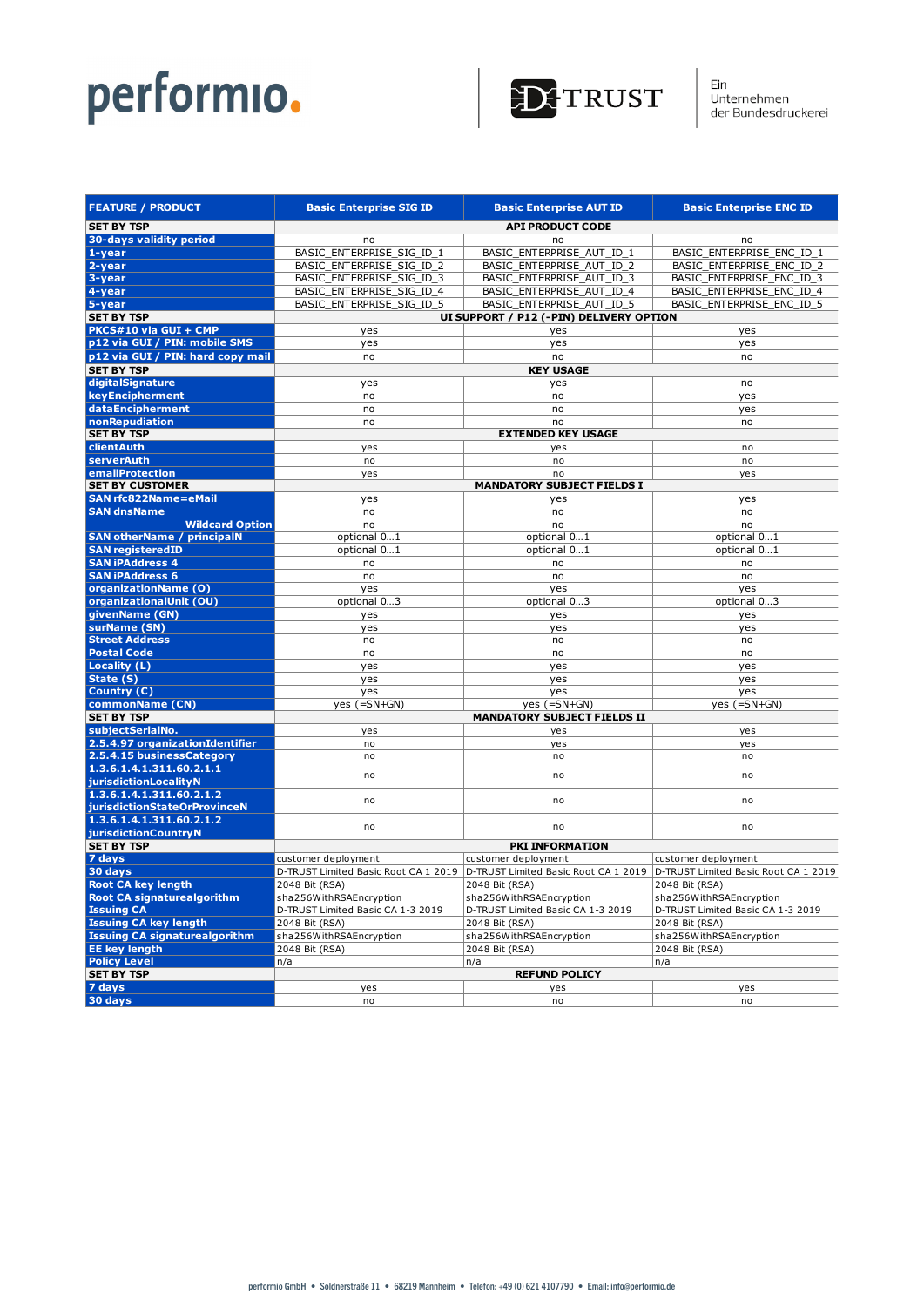

| <b>TURE / PRODUCT</b>                           | <b>Basic Device ID</b>               | <b>Basic Seal ID</b>                    |  |
|-------------------------------------------------|--------------------------------------|-----------------------------------------|--|
| <b>BY TSP</b>                                   |                                      | <b>API PRODUCT CODE</b>                 |  |
| days validity period                            | no                                   | no                                      |  |
| ear                                             | BASIC_DEVICE_ID_1                    | BASIC_SEAL_ID_1                         |  |
| ear                                             | BASIC_DEVICE_ID_2                    | BASIC_SEAL_ID_2                         |  |
| ear                                             | BASIC_DEVICE_ID_3                    | BASIC_SEAL_ID_3                         |  |
| ear                                             | BASIC_DEVICE_ID_4                    | BASIC_SEAL_ID_4                         |  |
| ear                                             | BASIC_DEVICE_ID_5                    | BASIC_SEAL_ID_5                         |  |
| <b>BY TSP</b>                                   |                                      | UI SUPPORT / P12 (-PIN) DELIVERY OPTION |  |
| S#10 via GUI + CMP                              | yes                                  | yes                                     |  |
| via GUI / PIN: mobile SMS                       | yes                                  | yes                                     |  |
| via GUI / PIN: hard copy mail                   | no                                   | no                                      |  |
| <b>BY TSP</b>                                   |                                      | <b>KEY USAGE</b>                        |  |
| talSignature                                    | yes                                  | yes                                     |  |
| <b>Encipherment</b>                             | yes                                  | no                                      |  |
| <b>aEncipherment</b>                            | yes                                  | no                                      |  |
| <b>Repudiation</b>                              | no                                   | yes                                     |  |
| <b>BY TSP</b>                                   |                                      | <b>EXTENDED KEY USAGE</b>               |  |
| <b>ntAuth</b>                                   | yes                                  | no                                      |  |
| verAuth                                         | no                                   | no                                      |  |
| ailProtection                                   | no                                   | no                                      |  |
| <b>BY CUSTOMER</b>                              | <b>MANDATORY SUBJECT FIELDS I</b>    |                                         |  |
| I rfc822Name=eMail                              | no                                   | no                                      |  |
| dnsName                                         | optional 01                          | no                                      |  |
| <b>Wildcard Option</b>                          | no                                   | no                                      |  |
| otherName / principalN<br><b>I</b> registeredID | no                                   | no                                      |  |
| <b>liPAddress 4</b>                             | optional 01<br>optional 01           | no                                      |  |
| <b>liPAddress 6</b>                             | optional 01                          | no<br>no                                |  |
| anizationName (O)                               | yes                                  | yes                                     |  |
| anizationalUnit (OU)                            | optional 03                          | optional 01                             |  |
| enName (GN)                                     | no                                   | no                                      |  |
| Name (SN)                                       | no                                   | no                                      |  |
| <b>et Address</b>                               | no                                   | no                                      |  |
| tal Code                                        | no                                   | no                                      |  |
| ality (L)                                       | yes                                  | yes                                     |  |
| te $(S)$                                        | yes                                  | yes                                     |  |
| intry (C)                                       | yes                                  | yes                                     |  |
| <b>ImonName (CN)</b>                            | yes $(=\text{Any or }=0)$            | $yes=0$                                 |  |
| <b>BY TSP</b>                                   |                                      | <b>MANDATORY SUBJECT FIELDS II</b>      |  |
| iectSerialNo.                                   | yes                                  | yes                                     |  |
| 4.97 organizationIdentifier                     | no                                   | yes                                     |  |
| 4.15 businessCategory                           | no                                   | no                                      |  |
| .6.1.4.1.311.60.2.1.1                           | no                                   | no                                      |  |
| sdiction Locality N<br>6.1.4.1.311.60.2.1.2     |                                      |                                         |  |
| sdictionStateOrProvinceN                        | no                                   | no                                      |  |
| 6.1.4.1.311.60.2.1.2                            |                                      |                                         |  |
| sdictionCountryN                                | no                                   | no                                      |  |
| <b>BY TSP</b>                                   |                                      | <b>PKI INFORMATION</b>                  |  |
| ays                                             | customer deployment                  | customer deployment                     |  |
| days                                            | D-TRUST Limited Basic Root CA 1 2019 | D-TRUST Limited Basic Root CA 1 2019    |  |
| t CA key length                                 | 2048 Bit (RSA)                       | 2048 Bit (RSA)                          |  |
| t CA signaturealgorithm                         | sha256WithRSAEncryption              | sha256WithRSAEncryption                 |  |
| uing CA                                         | D-TRUST Limited Basic CA 1-2 2019    | D-TRUST Limited Basic CA 1-3 2019       |  |
| uing CA key length                              | 2048 Bit (RSA)                       | 2048 Bit (RSA)                          |  |
| uing CA signaturealgorithm                      | sha256WithRSAEncryption              | sha256WithRSAEncryption                 |  |
| key length                                      | 2048 Bit (RSA)                       | 2048 Bit (RSA)                          |  |
| cy Level                                        | n/a <br>n/a                          |                                         |  |
| <b>BY TSP</b>                                   |                                      | <b>REFUND POLICY</b>                    |  |
| ays                                             | no                                   | no                                      |  |
| days                                            | yes                                  | yes                                     |  |